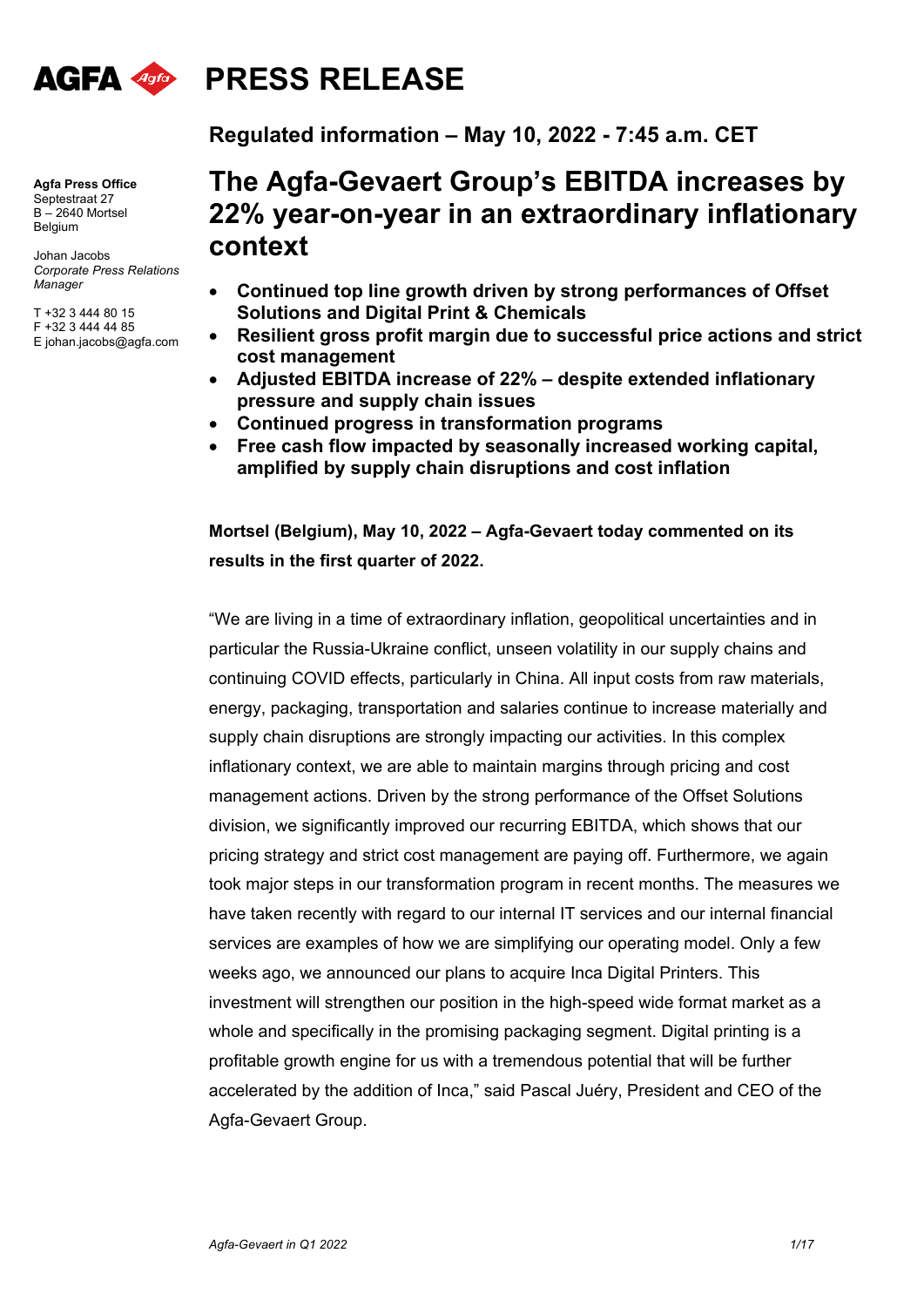

#### **Share buyback program on track**

March 10, 2021, the Agfa-Gevaert Group announced a share buyback program with a volume of up to 50 million Euro. The program was launched April 1, 2021. Every week, the Group issues a press release on the status of the program. Since the beginning of the program until May 3, 2022, the Group bought 11.1 million shares. This lead to a cancellation of 9.5 million shares, or 5.69% of total shares. In the first quarter, the Group bought 2.3 million shares for a total amount of 8.5 million Euro.

| in million Euro     | Q1 2022 | Q1 2021 | % change<br>(excl.<br>FX effects) |
|---------------------|---------|---------|-----------------------------------|
| Revenue             | 424     | 396     | 7.2% (3.5%)                       |
| Gross profit (*)    | 123     | 117     | 5.5%                              |
| % of revenue        | 29.0%   | 29.5%   |                                   |
| Adjusted EBITDA (*) | 19      | 15      | 22.2%                             |
| % of revenue        | 4.4%    | 3.9%    |                                   |
| Adjusted EBIT (*)   | 4       | (1)     |                                   |
| % of revenue        | 0.8%    | $-0.1%$ |                                   |

#### **Agfa-Gevaert Group – Q1 2022**

(\*) before restructuring and non-recurring items

The Group's top line increased by 7.2%, mainly driven by the Digital Print & Chemicals and Offset Solutions divisions. Successful price increase actions and volume increases allowed both the Digital Print & Chemicals division and the Offset Solutions division to significantly improve their top line compared to the first quarter of 2021. In the Radiology Solutions division, the Direct Radiography business' sales picked up following a number of slower quarters. As expected, following a strong Q4 2021, the HealthCare IT division booked a modest revenue decrease compared to the first quarter of 2021.

As price actions allowed the Group to partly mitigate cost inflation, its gross profit margin remained almost stable at 29.0% of revenue.

Selling and General Administration expenses remained stable as a % of sales, but were 8.5% above the level of the first quarter of 2021, mainly due to increased business activity impacting the selling expenses, as well as broader cost inflation and currency effects impacting the total.

R&D expenses decreased from 25 million Euro in the first quarter of 2021 to 24 million Euro.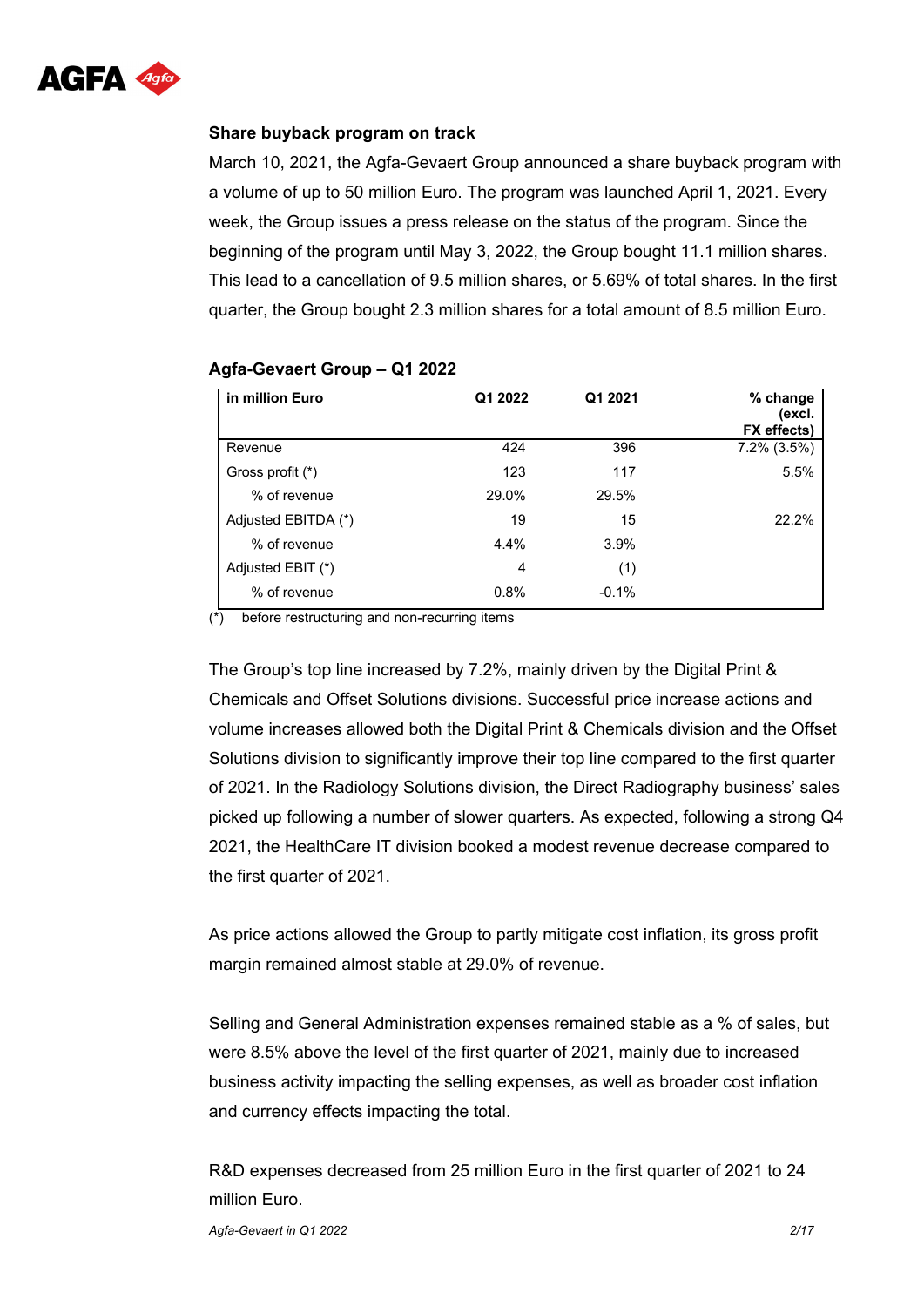

Despite extended inflationary pressure and supply chain issues, adjusted EBITDA increased from 15 million Euro (3.9% of revenue) in the first quarter of 2021 to 19 million Euro (4.4% of revenue). Adjusted EBIT reached 4 million Euro, versus minus 1 million Euro in the first quarter of 2021.

Restructuring and non-recurring items resulted in an expense of 9 million Euro, versus an expense of 1 million Euro in the first quarter of 2021. This increase reflects investments in various transformation projects, including the organization of the Offset Solutions activities into a stand-alone legal entity structure and the partnership with Atos for Agfa's internal IT activities.

The net finance income amounted to 2 million Euro.

Income tax expenses amounted to 3 million Euro versus 4 million Euro in the first quarter of 2021.

As a result of the elements mentioned above, the Agfa-Gevaert Group posted a net loss of 7 million Euro.

#### **Financial position and cash flow**

- Net financial debt (including IFRS 16) evolved from a net cash position of 325 million Euro at the end of 2021 to a net cash position of 262 million Euro.
- Due to supply chain issues, seasonal effects, currency effects and high raw material prices, trade working capital increased from 26% at the end of 2021 to 28% at the end of March 2022. In absolute numbers, trade working capital evolved from 449 million Euro at the end of 2021 to 507 million Euro.
- The Group generated a free cash flow of minus 54 million Euro.

#### **Outlook**

The Agfa-Gevaert Group expects the full impact of cost inflation in the second quarter, which will also be affected by the uncertain geopolitical situation and the COVID-related lockdowns in China. Additional price actions are being taken to tackle cost inflation. Assuming that the uncertainty in most markets will not deteriorate, the second half of the year is expected to be better thanks to additional pricing actions coming into effect.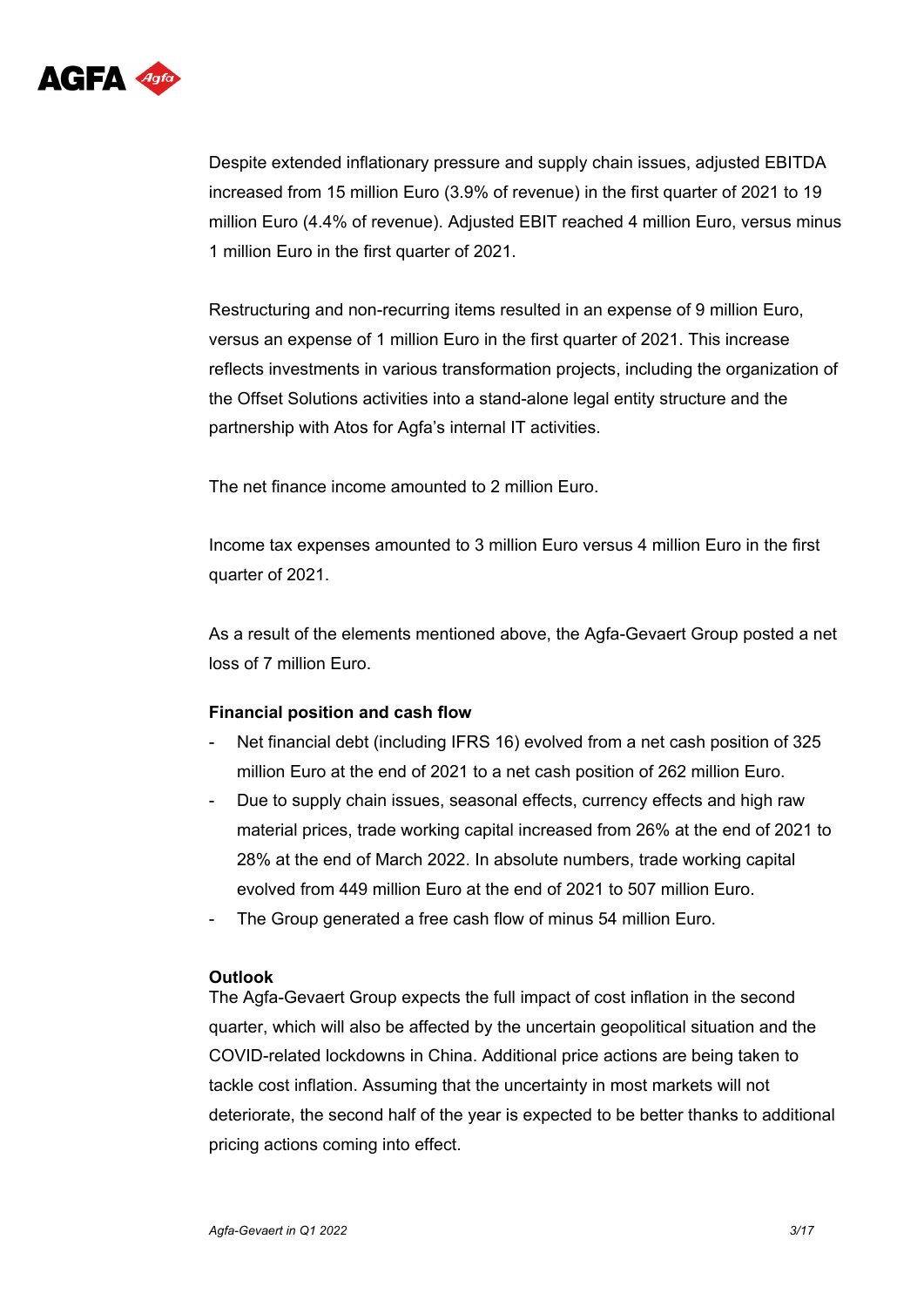

Overall, the Agfa-Gevaert Group continues to focus on working capital improvements and cost management. The ongoing transformation actions are expected to bring more agility and to further simplify the operations of the Group. They will also allow the Group to further reduce its costs from 2023 onwards.

| in million Euro     | Q1 2022 | Q1 2021 | % change<br>(excl.<br>FX effects) |
|---------------------|---------|---------|-----------------------------------|
| Revenue             | 55      | 55      | $-0.5\%$ ( $-5.2\%$ )             |
| Adjusted EBITDA (*) | 4.4     | 6.5     | $-32.3%$                          |
| % of revenue        | 8.0%    | 11.8%   |                                   |
| Adjusted EBIT (*)   | 2.5     | 4.1     | $-38.1%$                          |
| % of revenue        | 4.6%    | 7.4%    |                                   |

#### **HealthCare IT – Q1 2022**

(\*) before restructuring and non-recurring items

As expected, the HealthCare IT division witnessed a softer Q1 2022 following a strong Q4 2021. In North America, however, the division recorded a revenue increase versus Q1 2021. Fluctuations between quarters are normal, as a significant portion of revenues and margins are realized when projects reach key milestones.

Mainly due to mix effects and increased cost inflation, the gross profit margin decreased from 45.5% of revenue in the first quarter of 2021 to 44.9%. Adjusted EBITDA reached 4.4 million Euro (8.0% of revenue) versus 6.5 million Euro (11.8% of revenue) in the first quarter of 2021. Adjusted EBIT amounted to 2.5 million Euro (4.6% of revenue) in the first quarter of 2022.

HealthCare IT's order book remains at a very healthy level and a strong order intake was recorded in Q1. The division continues to attract new customers and expand the scope of its solutions at existing customer sites. In the first quarter, Martina Hansens Hospital became the first hospital in Norway to go live with the division's Enterprise Imaging solution. Policlinico Umberto I in Rome – the second largest public hospital in Italy – selected Agfa HealthCare's Enterprise Imaging solution. In the US, Agfa HealthCare has collaborated with ALKO to provide best-in-class Cloud VNA (vendor neutral archive) to the Veterans Integrated Service Network 19 - Rocky Mountain Network. The solution is powered by Agfa HealthCare's Enterprise Imaging solution and the AWS Cloud platform.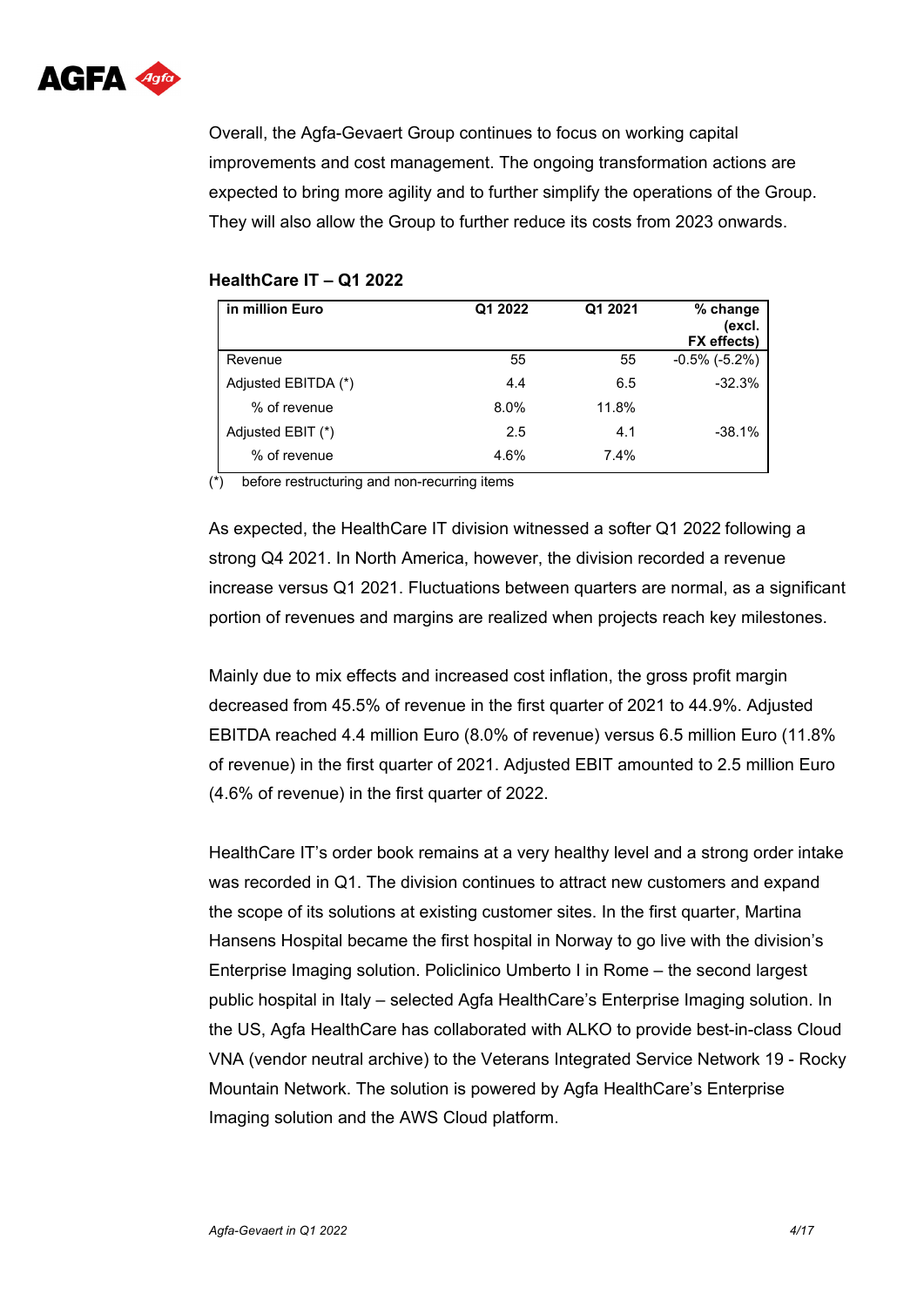

At the HIMSS22 event, Agfa HealthCare received the prestigious recognition of Cybersecurity Transparent Leader, awarded by KLAS Research and Censinet. The designation as Cybersecurity Transparent Leader is a demonstration of Agfa HealthCare's commitment to its clients to support them in the delivery of safe and secure patient care.

KLAS Research's most recent Middle East & Africa PACS 2022 report highlights Agfa HealthCare as one of the most frequently considered vendors in the Middle East and Africa. Respondents to KLAS Research say Agfa HealthCare, in collaboration with a reseller and through the support delivered, has cultivated customer loyalty by fulfilling promises and keeping costs reasonable.

For the HealthCare IT division, 2022 will be a year of consolidation, as the focus is turning towards profitable growth. The division is confident that its strategy to target customer segments and geographies for which its Enterprise Imaging solution is best fit and to prioritize higher value revenue streams will ultimately allow it to reach the targeted growth of EBITDA: starting from a mid-single-digit percentage in 2019 to percentages in the high-teens over the next years.

| in million Euro     | Q1 2022 | Q1 2021 | % change<br>(excl.<br>FX effects) |
|---------------------|---------|---------|-----------------------------------|
| Revenue             | 101     | 99      | $2.7\%$ (-1.0%)                   |
| Adjusted EBITDA (*) | 7.0     | 7.2     | $-2.9%$                           |
| % of revenue        | 6.9%    | 7.3%    |                                   |
| Adjusted EBIT (*)   | 1.0     | 1.5     | $-35.2\%$                         |
| % of revenue        | 1.0%    | 1.5%    |                                   |

#### **Radiology Solutions – Q1 2022**

(\*) before restructuring and non-recurring items

The Radiology Solutions division's top line increased by 2.7% compared to the first quarter of 2021, which is a markedly better performance than in the previous quarters.

Building on the strong order intake in the second half of 2021, the Direct Radiography's revenue started to pick up in the first quarter of 2022. Overall, the post-COVID market volatility continues to generate uncertainty, as healthcare providers have to make choices on priorities for investments within radiology and beyond. Agfa is taking actions to increase its agility to better adapt to these market conditions.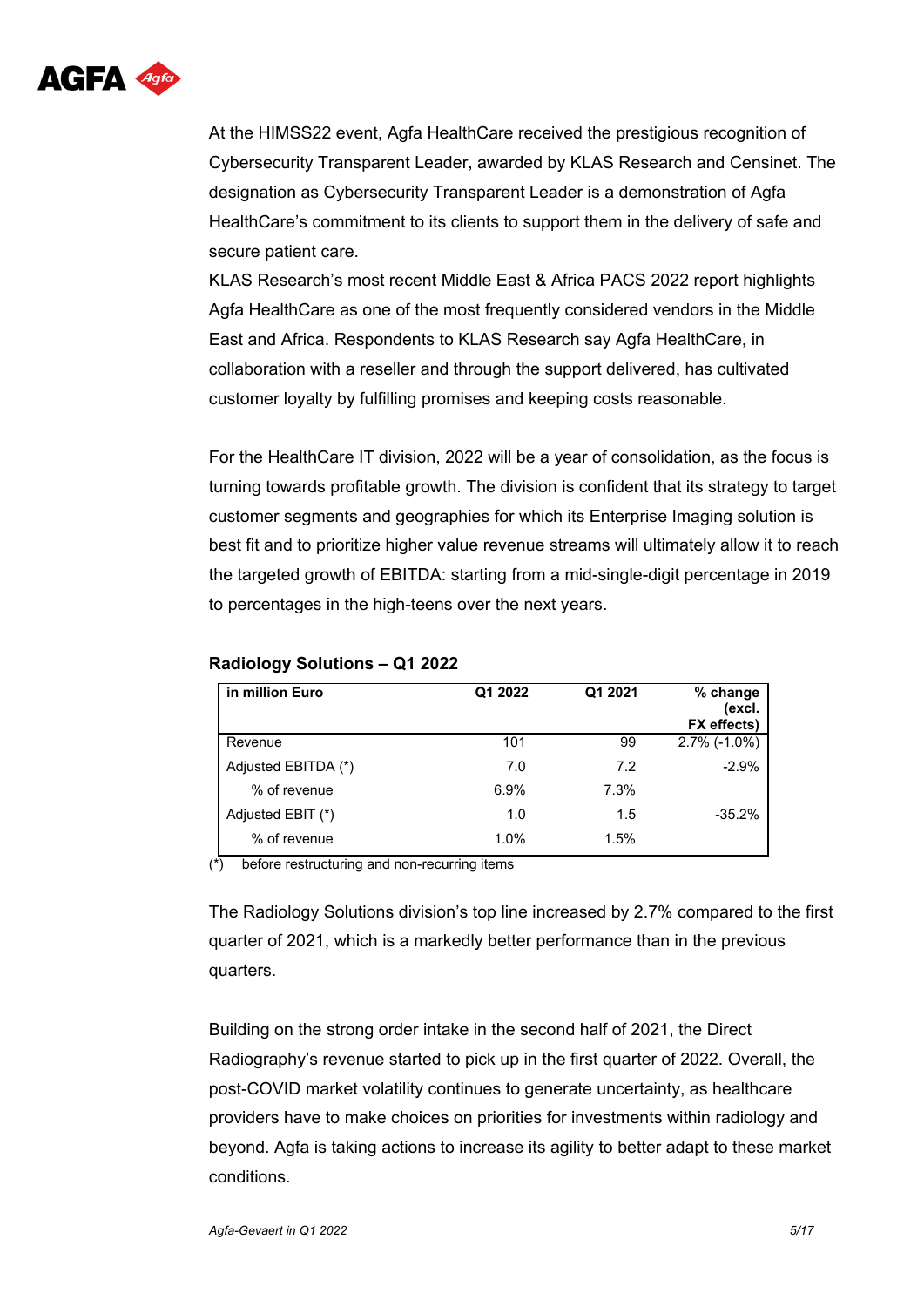

Executing its DR transformation strategy, Agfa announced the signing of a long-term contract with Spire Healthcare, one of the UK's largest providers of private healthcare. The organization selected Agfa's DR solutions for a significant number of its 40 hospitals. Overall the contract is expected to include over 60 DR systems, both mobile and fixed.

To accelerate innovation and to support education of the new generation of practitioners, Agfa installed a DR 600 X-ray room at Seacroft Hospital (UK) as part of a joint venture between Leeds Teaching Hospitals NHS Trust, the University of Leeds and Agfa. This DR room was set up as a 'hybrid' X-ray room for both live imaging and simulations. As such, it can be used for training student radiographers, treating the hospital's patients and supporting further innovation in DR.

Mainly in China, the COVID situation still weighed on the medical film business, with shipments and invoicing being disrupted by lockdowns. Furthermore, the current geopolitical situation also had an impact. These effects were not fully offset by the price increases for all types of medical film to tackle cost inflation.

Market driven and hampered by component shortages and transport issues, the top line of the Computed Radiography business continued to decline. Agfa continued to manage the CR business to maintain healthy profit margins.

Despite a better performance of DR, strict cost management and price actions for medical film products did not fully suffice to tackle volume decreases, mix effects and cost inflation. As a result, the gross profit margin decreased from 32.1% of revenue to 30.1%.

The division's adjusted EBITDA margin amounted to 6.9% of revenue, versus 7.3% in the first quarter of 2021. In absolute figures, adjusted EBITDA reached 7.0 million Euro (7.2 million Euro in the first quarter of 2021). Adjusted EBIT amounted to 1.0 million Euro (1.0% of revenue), versus 1.5 million Euro (1.5% of revenue) in the previous year.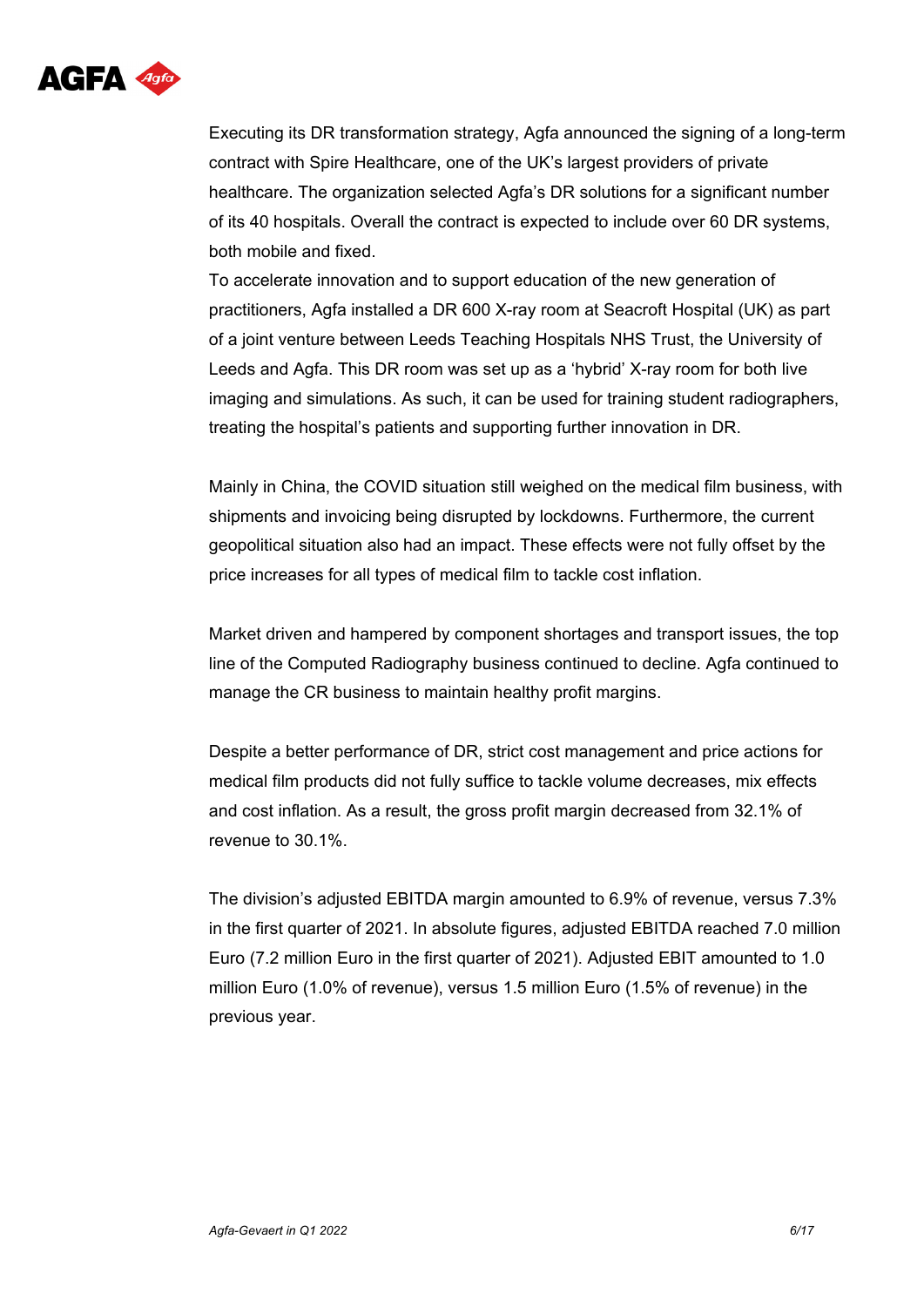

#### **Digital Print & Chemicals – Q1 2022**

| in million Euro     | Q1 2022 | Q1 2021 | % change<br>(excl.<br>FX effects) |
|---------------------|---------|---------|-----------------------------------|
| Revenue             | 79      | 73      | $9.1\% (7.2\%)$                   |
| Adjusted EBITDA (*) | 4.1     | 5.2     | $-21.8%$                          |
| % of revenue        | 5.2%    | 7.2%    |                                   |
| Adjusted EBIT (*)   | 1.5     | 2.3     | $-36.3%$                          |
| % of revenue        | 1.9%    | 3.2%    |                                   |

(\*) before restructuring and non-recurring items

The Digital Print & Chemicals division's top line grew substantially versus the first quarter of 2021. Price increases have been implemented in almost all business areas to tackle the increasing raw material, packaging, energy and freight costs. The full impact of these price increases will become visible in the second half of the year. Further price increases will be communicated in the near future.

Mainly impacted by strong cost inflation, logistic challenges and mix effects, the division's gross profit margin decreased slightly to 30.4% of revenue (31.1% in the first quarter of 2021). The adjusted EBITDA margin evolved from 7.2% of revenue (5.2 million Euro in absolute figures) in the first quarter of 2021 to 5.2% (4.1 million Euro in absolute figures). Adjusted EBIT reached 1.5 million Euro (1.9% of revenue) in the first quarter of 2022 versus 2.3 million Euro (3.2% of revenue) in the first quarter of 2021.

In the field of digital print, the sign & display business continued its upwards trend, both in terms of top line and bottom line. The ink product ranges for sign & display applications continued to perform well, clearly exceeding pre-COVID levels. In spite of industry-wide logistic challenges, the wide-format printing equipment business continued to recover from the strong COVID-19 impact.

In January, the European Digital Press Association rewarded no less than three Agfa innovations introduced in 2021: the Jeti Tauro H3300 UHS LED hybrid largeformat printing press, the InterioJet water-based décor paper printing press for laminate surfaces, and the Alussa leather printing system. In April, Agfa announced its intention to acquire Inca Digital Printers, a UK based leading developer and manufacturer of advanced high speed printing and production technologies for sign and display applications as well as for the rapidly growing digital printing market for packaging.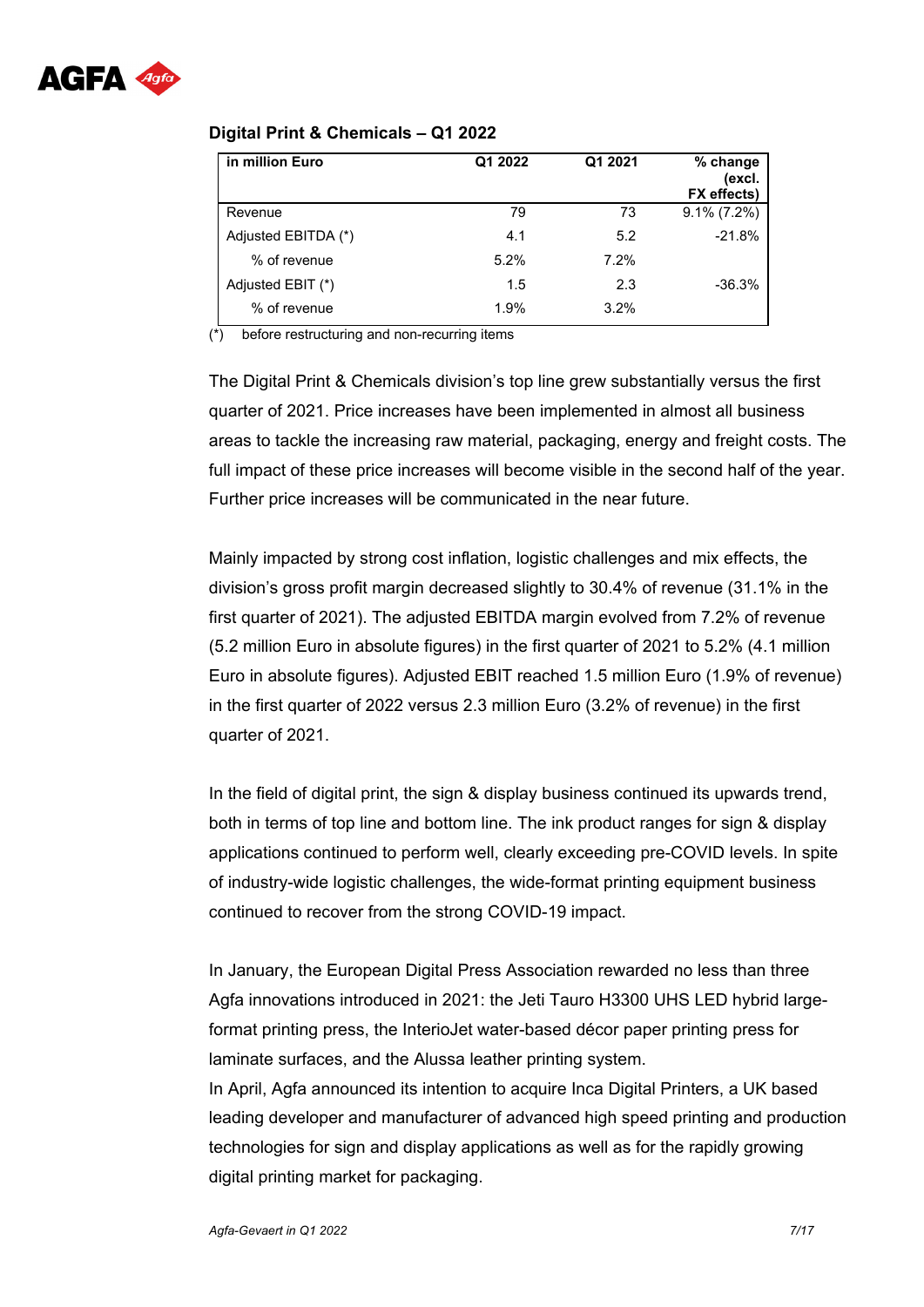

The specialty chemicals range of the division is well-positioned for future growth with products and solutions that target specific promising markets. Agfa's Orgacon conductive materials, for instance, are used in hybrid and electric car technology. In spite of the COVID impact (mainly in China), this business continued to grow and volumes are back to pre-COVID levels.

The company's range of Zirfon membranes for advanced alkaline electrolysis is setting a new efficiency standard in the production of green hydrogen; and is being recognized by customers and experts as the industry reference. In March, Agfa announced that it will supply a significant volume of its Zirfon separator membranes to Thyssenkrupp Nucera within the framework of a number of large-scale hydrogen projects. This confirms Agfa's position as technology leader in this field.

Agfa's range of products for the production of printed circuit boards was hit by cost inflation. High silver costs were only partially offset by price increase actions.

Agfa's specialty film and foil products are mostly used in industries that have been hit by the COVID-19 pandemic, including aviation, the oil and gas industry and the printing industry. In some of these areas, the demand has not recovered to prepandemic levels yet.

Sales figures for the Synaps range of synthetic papers grew strongly, based on the recovery of the relevant printing markets and on the success of certain new applications. All Synaps XM (Xerographic Matt) papers now include an agent which antagonizes the settlement and growth of bacteria and viruses on its surface. This new version of Synaps XM was launched in November 2021.

| in million Euro     | Q1 2022 | Q1 2021 | % change<br>(excl.<br>FX effects) |
|---------------------|---------|---------|-----------------------------------|
| Revenue             | 189     | 169     | 11.6% (7.6%)                      |
| Adjusted EBITDA (*) | 7.9     | 1.6     | 392.0%                            |
| % of revenue        | 4.2%    | 1.0%    |                                   |
| Adjusted EBIT (*)   | 3.4     | (3.2)   |                                   |
| % of revenue        | 1.8%    | $-1.9%$ |                                   |

#### **Offset Solutions – Q1 2022**

 $\overline{(*)}$  before restructuring and non-recurring items

The Offset Solutions division's top line improved by 11.6% compared to the first quarter of 2021. The revenue increase is fueled by successful price increases that have been implemented to tackle the raw material, packaging and freight cost inflation.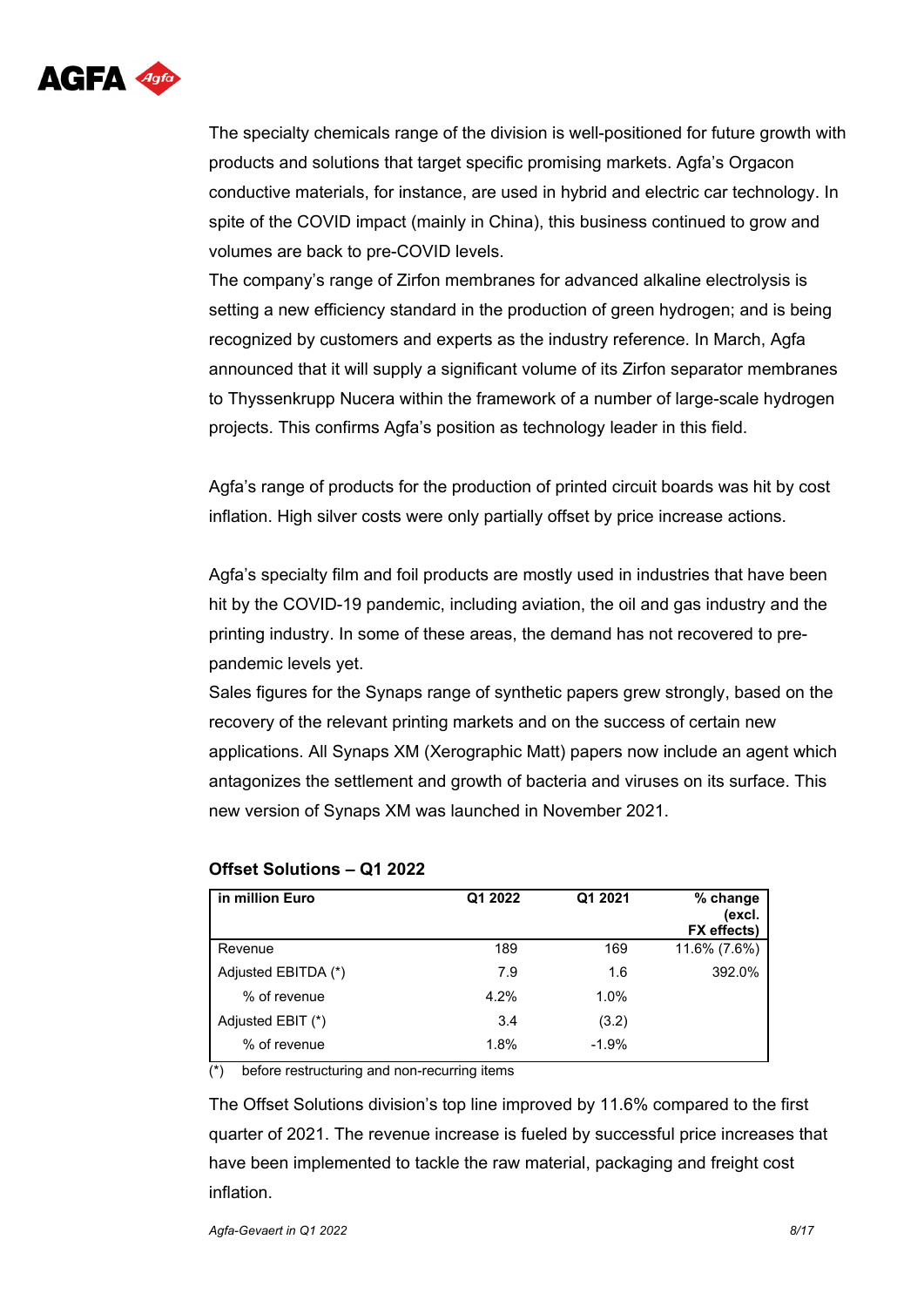

Although affected by cost inflation, the Offset Solutions division's gross profit margin improved from 22.2% of revenue in the first quarter of 2021 to 23.1% due to the implemented price adjustments.

Targeted actions to improve the division's profitability resulted in lower selling, general and administration expenses as a percentage of revenue. Adjusted EBITDA improved strongly to 7.9 million Euro (4.2% of revenue) versus 1.6 million Euro (1.0% of revenue) in the first quarter of 2021. Adjusted EBIT amounted to 3.4 million Euro (1.8% of revenue), compared to minus 3.2 million Euro (minus 1.9% of revenue) in the first quarter of 2021.

It is expected that cost inflation will continue to impact the business in the months to come. This impact will be mitigated by pricing actions. The most recent wave of price increases has come into effect in May 2022.

To improve profitability and to address the decline in market demand, Agfa is reviewing its offset business model, simplifying its organization and streamlining its product offering.

Agfa expressed the intention to organize the Offset Solutions activities into a standalone legal entity structure and organization within the Agfa-Gevaert Group. The implementation of this project is proceeding according to plan.

End of message

#### **Management Certification of Financial Statements and Quarterly Report**

This statement is made in order to comply with new European transparency regulation enforced by the Belgian Royal Decree of November 14, 2007 and in effect as of 2008. "The Board of Directors and the Executive Committee of Agfa-Gevaert NV, represented by Mr. Frank Aranzana, Chairman of the Board of Directors, Mr. Pascal Juéry, President and CEO, and Mr. Dirk De Man, CFO, jointly certify that, to the best of their knowledge, the consolidated financial statements included in the report and based on the relevant accounting standards, fairly present in all material respects the financial condition and results of Agfa-Gevaert NV, including its consolidated subsidiaries. Based on our knowledge, the report includes all information that is required to be included in such document and does not omit to state all necessary material facts."

#### **Statement of risk**

This statement is made in order to comply with new European transparency regulation enforced by the Belgian Royal Decree of November 14, 2007 and in effect as of 2008. "As with any company, Agfa is continually confronted with – but not exclusively – a number of market and competition risks or more specific risks related to the cost of raw materials, product liability, environmental matters, proprietary technology or litigation." Key risk management data is provided in the annual report available on www.agfa.com.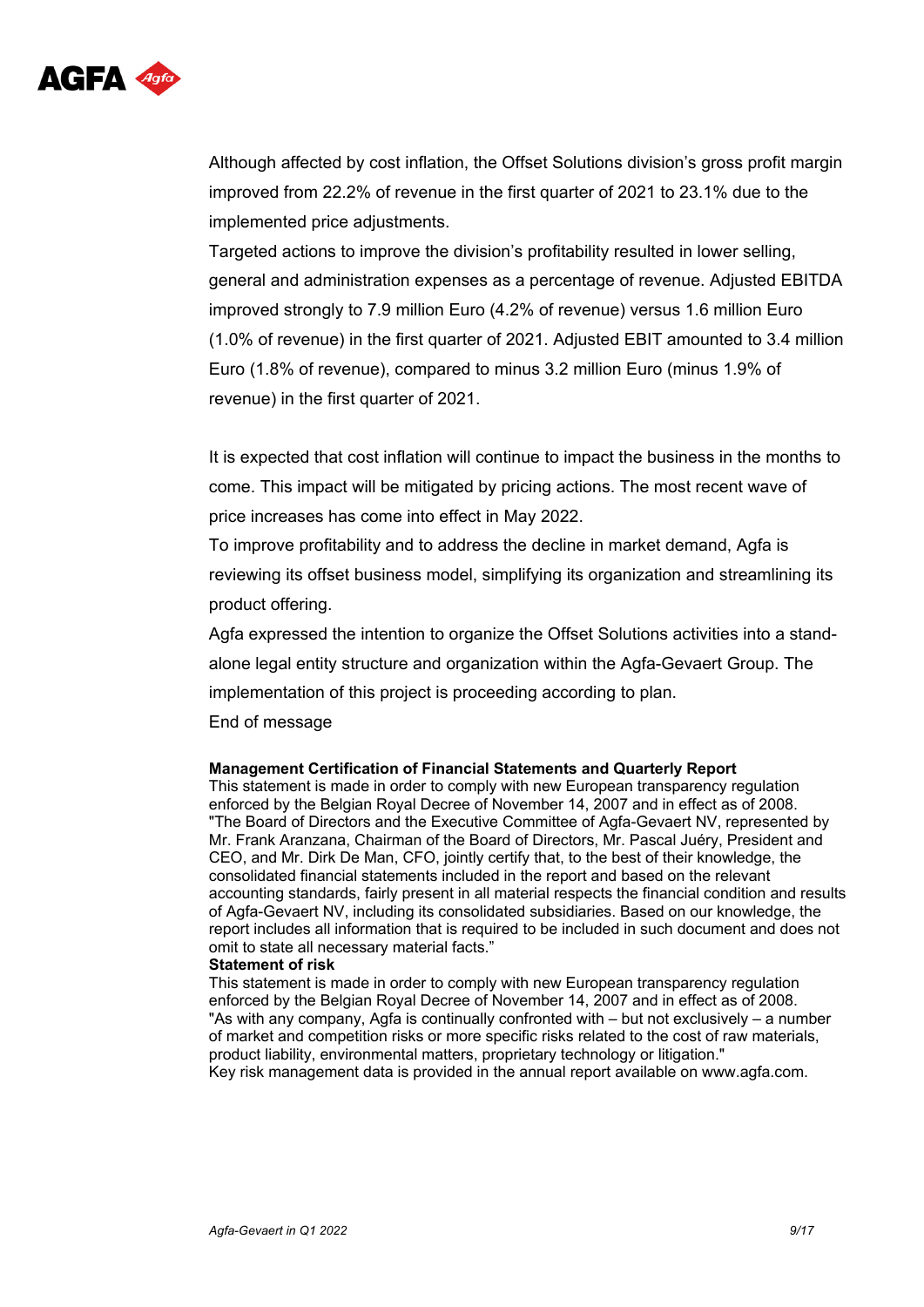

**Contact: Viviane Dictus** Director Corporate Communication Septestraat 27 2640 Mortsel - Belgium T +32 (0) 3 444 71 24 E viviane.dictus@agfa.com

### **Johan Jacobs**

Corporate Press Relations Manager T +32 (0) 3 444 80 15 E johan.jacobs@agfa.com

The full press release and financial information is also available on the company's website: www.agfa.com.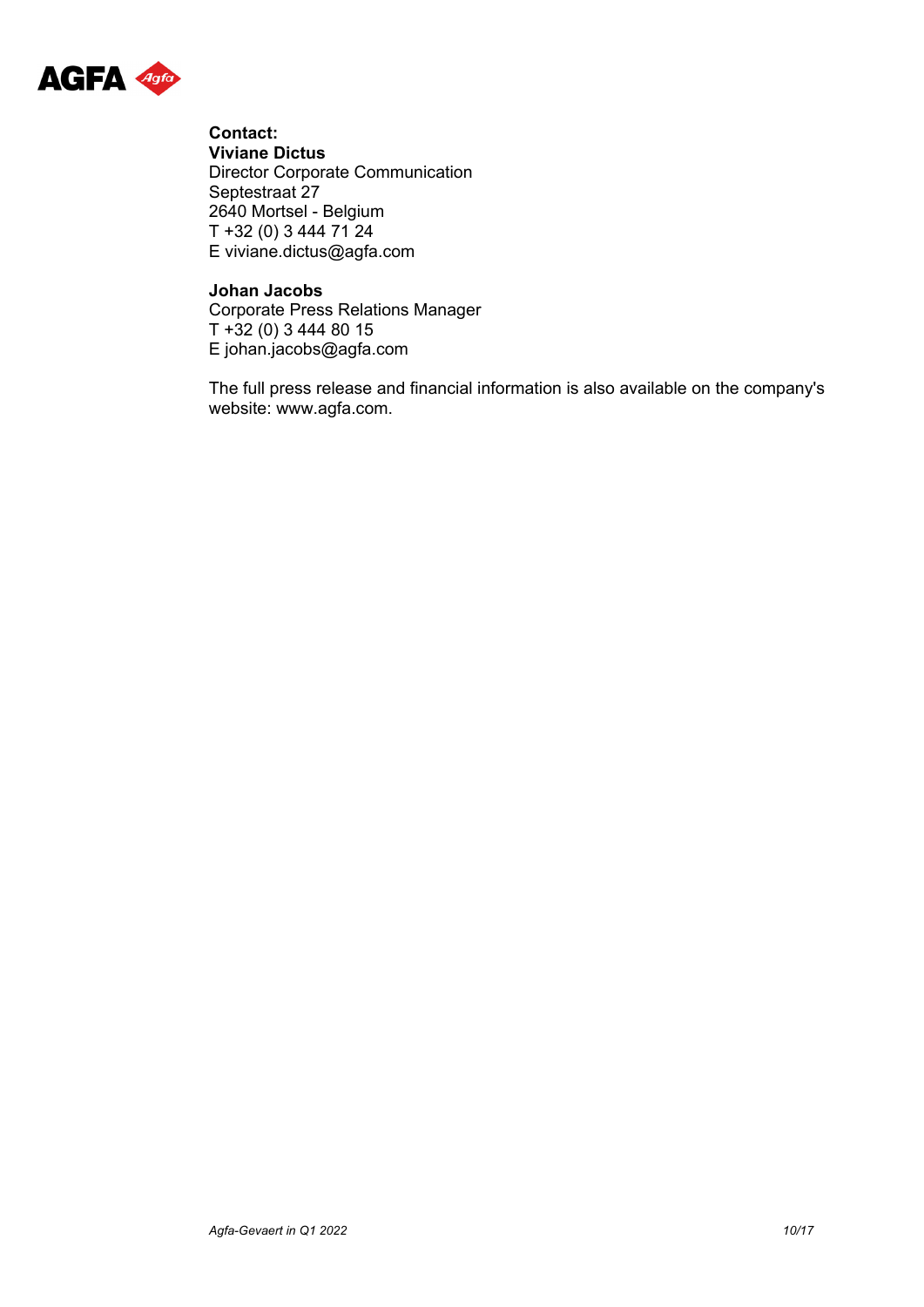

#### **Consolidated Statement of Profit or Loss (in million Euro)**

|                                                                                                                        | Q1 2022          | Q1 2021   |
|------------------------------------------------------------------------------------------------------------------------|------------------|-----------|
| Revenue                                                                                                                | 424              | 396       |
| Cost of sales                                                                                                          | (301)            | (279)     |
| <b>Gross profit</b>                                                                                                    | 123              | 117       |
| Selling expenses                                                                                                       | (60)             | (55)      |
| Administrative expenses                                                                                                | (42)             | (38)      |
| R&D expenses                                                                                                           | (24)             | (25)      |
| Net impairment loss on trade and<br>other receivables, including contract<br>assets<br>Other & sundry operating income | 1<br>7           | (1)<br>14 |
| Other & sundry operating expenses                                                                                      | (10)             | (13)      |
| <b>Results from operating activities</b>                                                                               | (6)              | (1)       |
|                                                                                                                        |                  |           |
| Interest income (expense) - net<br>Interest income                                                                     |                  |           |
| Interest expense                                                                                                       | (1)              | (1)       |
| Other finance income (expense) -                                                                                       | 2                |           |
| net                                                                                                                    |                  |           |
| Other finance income                                                                                                   | 7                | 5         |
| Other finance expense                                                                                                  | (5)              | (5)       |
| <b>Net finance costs</b>                                                                                               | 2                |           |
| Share of profit of associates, net of tax                                                                              |                  |           |
| Profit (loss) before income taxes                                                                                      | $\overline{(4)}$ | (2)       |
| Income tax expenses                                                                                                    | (3)              | (4)       |
| Profit (loss) for the period                                                                                           | (7)              | (6)       |
| Profit (loss) attributable to:                                                                                         |                  |           |
| Owners of the Company                                                                                                  | (4)              | (5)       |
| Non-controlling interests                                                                                              | (3)              | (1)       |
|                                                                                                                        |                  |           |
| Results from operating activities                                                                                      | (6)              | (1)       |
| Restructuring and non-recurring items                                                                                  | (9)              | (1)       |
| <b>Adjusted EBIT</b>                                                                                                   | 4                | (1)       |
|                                                                                                                        |                  |           |
| Earnings per Share Group (Euro)                                                                                        | (0.02)           | (0.03)    |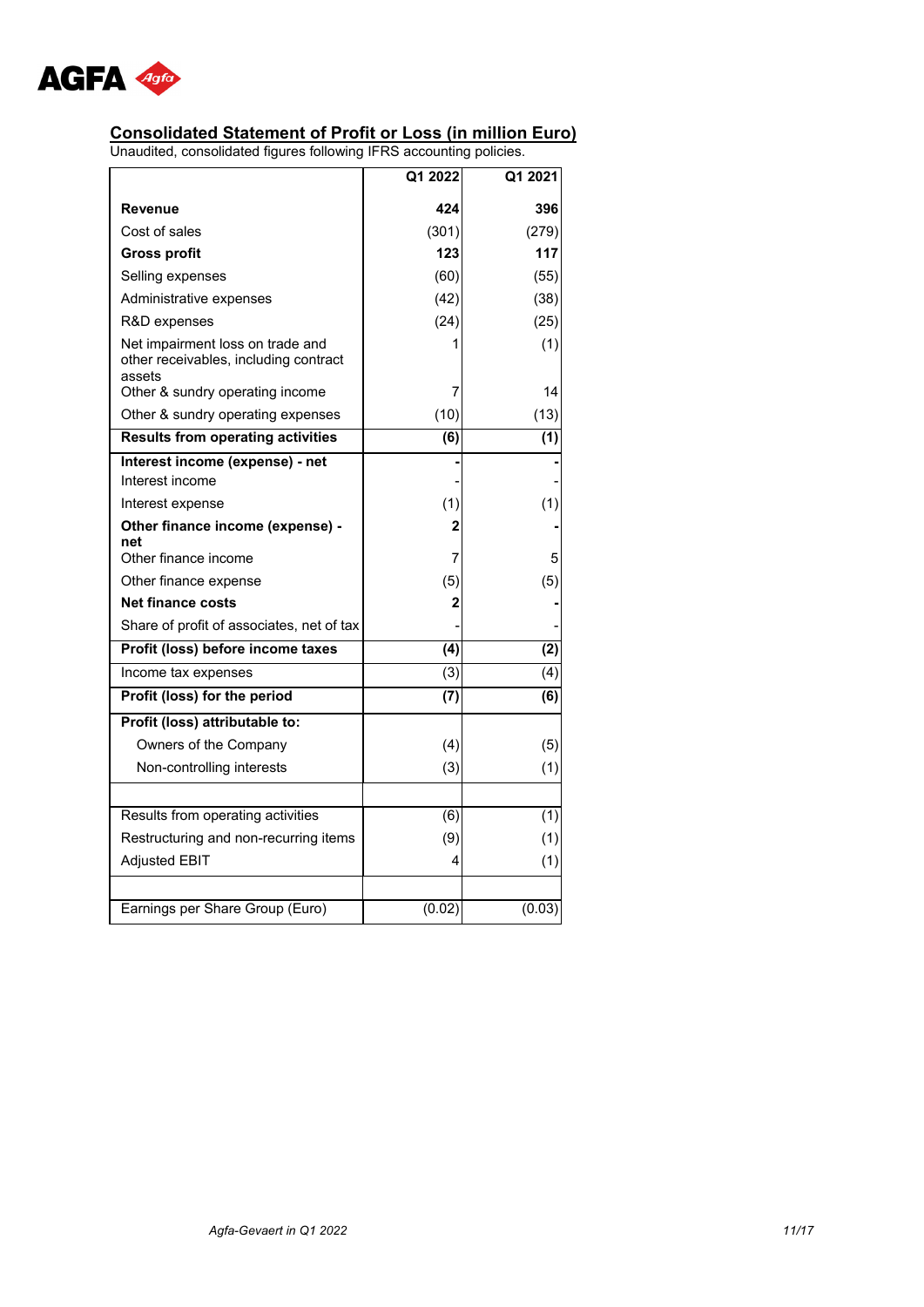

### **Consolidated Statements of Comprehensive Income for the quarter ending March 2021 / March**  2022 (in million Euro)<br>Unaudited, consolidated figures following IFRS accounting policies.

| Profit / (loss) for the period<br>(7)<br>(7)<br>Other Comprehensive Income, net of tax<br>Items that are or may be reclassified subsequently to profit or loss:<br><b>Exchange differences:</b><br>13<br>9<br>Exchange differences on translation of foreign operations<br>13<br>9<br>Cash flow hedges:<br>(3)<br>Effective portion of changes in fair value of cash flow hedges<br>(1)<br>Changes in the fair value of cash flow hedges reclassified to profit or loss<br>(1)<br>Adjustments for amounts transferred to initial carrying amount of hedged items<br>(2)<br>Income taxes<br>Items that will not be reclassified subsequently to profit or loss:<br>1<br>Equity investments at fair value through OCI – change in fair value<br>1<br>Remeasurements of the net defined benefit liability<br>Income tax on remeasurements of the net defined benefit liability |
|-----------------------------------------------------------------------------------------------------------------------------------------------------------------------------------------------------------------------------------------------------------------------------------------------------------------------------------------------------------------------------------------------------------------------------------------------------------------------------------------------------------------------------------------------------------------------------------------------------------------------------------------------------------------------------------------------------------------------------------------------------------------------------------------------------------------------------------------------------------------------------|
|                                                                                                                                                                                                                                                                                                                                                                                                                                                                                                                                                                                                                                                                                                                                                                                                                                                                             |
|                                                                                                                                                                                                                                                                                                                                                                                                                                                                                                                                                                                                                                                                                                                                                                                                                                                                             |
|                                                                                                                                                                                                                                                                                                                                                                                                                                                                                                                                                                                                                                                                                                                                                                                                                                                                             |
|                                                                                                                                                                                                                                                                                                                                                                                                                                                                                                                                                                                                                                                                                                                                                                                                                                                                             |
|                                                                                                                                                                                                                                                                                                                                                                                                                                                                                                                                                                                                                                                                                                                                                                                                                                                                             |
|                                                                                                                                                                                                                                                                                                                                                                                                                                                                                                                                                                                                                                                                                                                                                                                                                                                                             |
|                                                                                                                                                                                                                                                                                                                                                                                                                                                                                                                                                                                                                                                                                                                                                                                                                                                                             |
|                                                                                                                                                                                                                                                                                                                                                                                                                                                                                                                                                                                                                                                                                                                                                                                                                                                                             |
|                                                                                                                                                                                                                                                                                                                                                                                                                                                                                                                                                                                                                                                                                                                                                                                                                                                                             |
|                                                                                                                                                                                                                                                                                                                                                                                                                                                                                                                                                                                                                                                                                                                                                                                                                                                                             |
|                                                                                                                                                                                                                                                                                                                                                                                                                                                                                                                                                                                                                                                                                                                                                                                                                                                                             |
|                                                                                                                                                                                                                                                                                                                                                                                                                                                                                                                                                                                                                                                                                                                                                                                                                                                                             |
|                                                                                                                                                                                                                                                                                                                                                                                                                                                                                                                                                                                                                                                                                                                                                                                                                                                                             |
|                                                                                                                                                                                                                                                                                                                                                                                                                                                                                                                                                                                                                                                                                                                                                                                                                                                                             |
|                                                                                                                                                                                                                                                                                                                                                                                                                                                                                                                                                                                                                                                                                                                                                                                                                                                                             |
| 11<br>Total Other Comprehensive Income for the period, net of tax<br>10                                                                                                                                                                                                                                                                                                                                                                                                                                                                                                                                                                                                                                                                                                                                                                                                     |
|                                                                                                                                                                                                                                                                                                                                                                                                                                                                                                                                                                                                                                                                                                                                                                                                                                                                             |
| Total Comprehensive Income for the period, net of tax<br>3<br>4                                                                                                                                                                                                                                                                                                                                                                                                                                                                                                                                                                                                                                                                                                                                                                                                             |
| Attributable to                                                                                                                                                                                                                                                                                                                                                                                                                                                                                                                                                                                                                                                                                                                                                                                                                                                             |
| Owners of the Company<br>4<br>5                                                                                                                                                                                                                                                                                                                                                                                                                                                                                                                                                                                                                                                                                                                                                                                                                                             |
| Non-controlling interests<br>(2)                                                                                                                                                                                                                                                                                                                                                                                                                                                                                                                                                                                                                                                                                                                                                                                                                                            |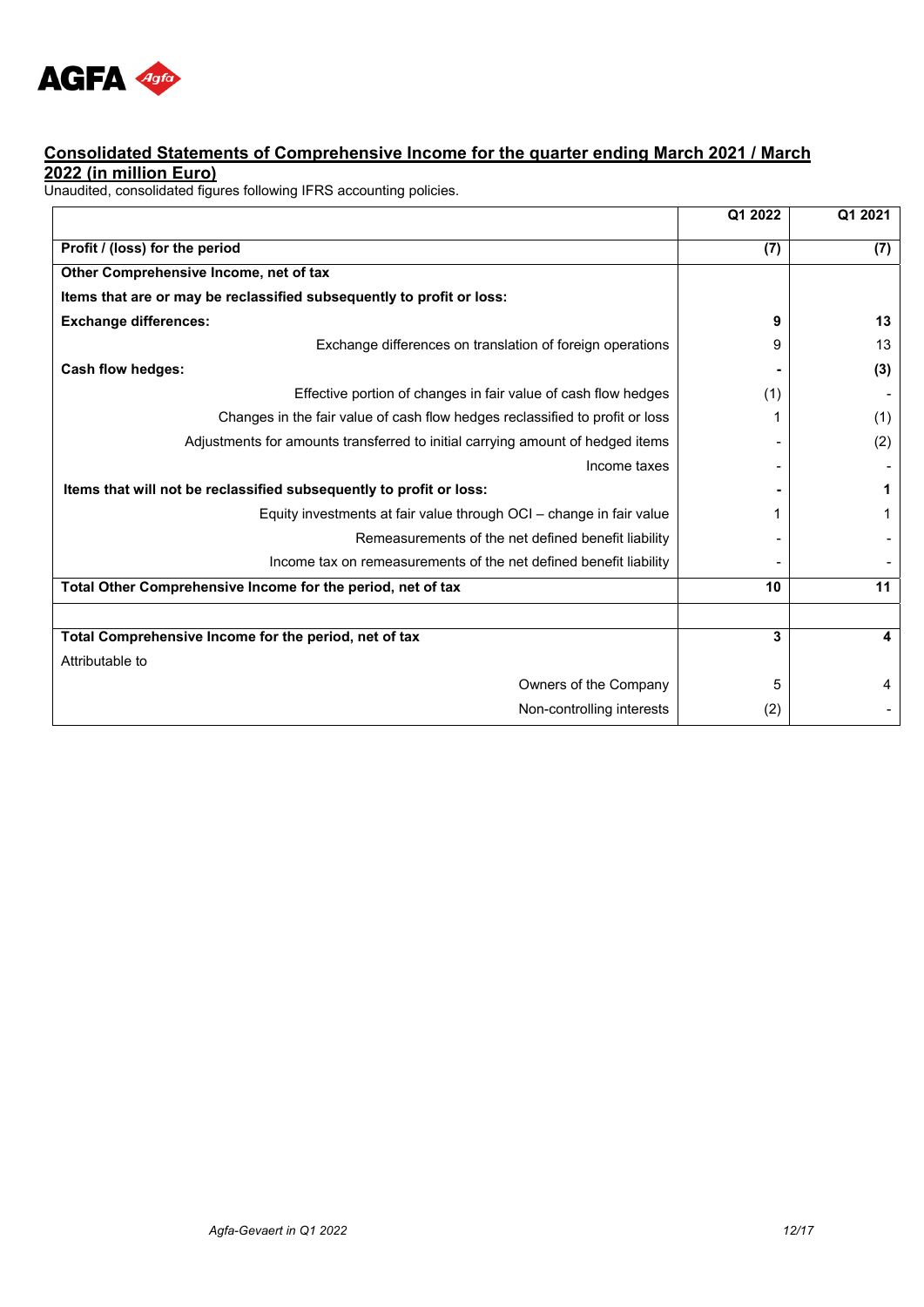

#### **Consolidated Statement of Financial Position (in million Euro)**

|                                            | 31/03/2022     | 31/12/2021 |
|--------------------------------------------|----------------|------------|
| <b>Non-current assets</b>                  | 762            | 756        |
| Goodwill                                   | 285            | 280        |
| Intangible assets                          | 13             | 13         |
| Property, plant and equipment              | 129            | 129        |
| Right-of-use assets                        | 65             | 68         |
| Investments in associates                  | 1              |            |
| Other financial assets                     | 9              | 8          |
| Assets related to post-employment benefits | 39             | 40         |
| Trade receivables                          | 11             | 12         |
| Receivables under finance leases           | 70             | 70         |
| Other assets                               | 11             | 11         |
| Deferred tax assets                        | 129            | 124        |
| <b>Current assets</b>                      | 1,351          | 1,339      |
| Inventories                                | 478            | 418        |
| Trade receivables                          | 325            | 307        |
| Contract assets                            | 81             | 76         |
| Current income tax assets                  | 62             | 63         |
| Other tax receivables                      | 20             | 19         |
| Other financial assets                     | $\overline{2}$ |            |
| Receivables under finance lease            | 26             | 30         |
| Other receivables                          | 7              |            |
| Other assets                               | 18             | 18         |
| Derivative financial instruments           |                |            |
| Cash and cash equivalents                  | 330            | 398        |
| Non-current assets held for sale           |                |            |
| <b>TOTAL ASSETS</b>                        | 2,113          | 2,095      |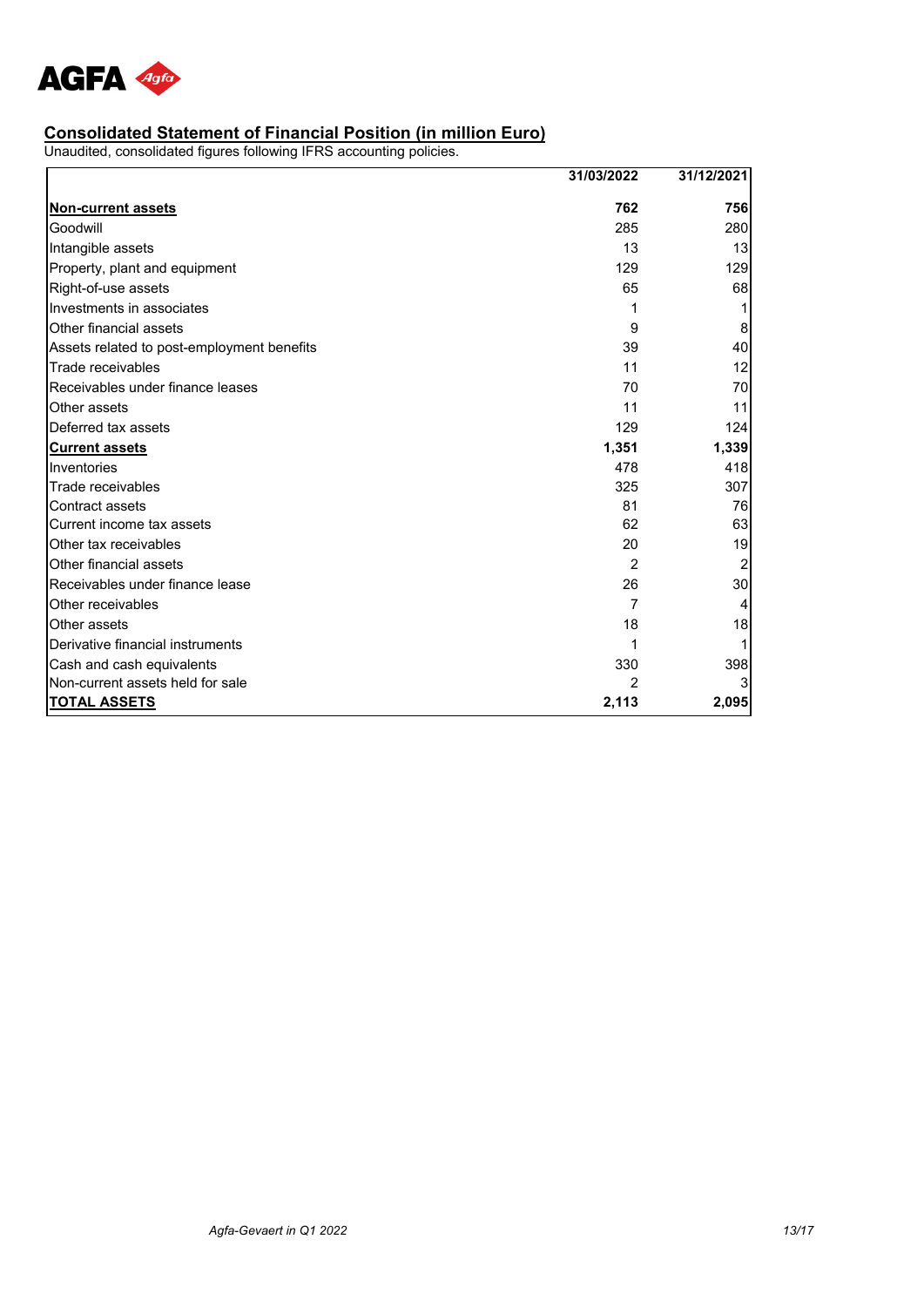

|                                                                               | 31/03/2022 | 31/12/2021 |
|-------------------------------------------------------------------------------|------------|------------|
| <b>Total equity</b>                                                           | 680        | 685        |
| <b>Equity attributable to owners of the company</b>                           | 629        | 632        |
| Share capital                                                                 | 187        | 187        |
| Share premium                                                                 | 210        | 210        |
| Retained earnings                                                             | 1,272      | 1,284      |
| Reserves                                                                      |            | (1)        |
| <b>Translation reserve</b>                                                    | (7)        | (15)       |
| Post-employment benefits: remeasurements of the net defined benefit liability | (1,034)    | (1,033)    |
| Non-controlling interests                                                     | 51         | 54         |
| <b>Non-current liabilities</b>                                                | 803        | 812        |
| Liabilities for post-employment and long-term termination benefit plans       | 729        | 735        |
| Other employee benefits                                                       | 11         | 11         |
| Loans and borrowings                                                          | 43         | 46         |
| Provisions                                                                    | 13         | 12         |
| Deferred tax liabilities                                                      | 7          | 6          |
| <b>Contract liabilities</b>                                                   |            |            |
| <b>Current liabilities</b>                                                    | 630        | 597        |
| Loans and borrowings                                                          | 25         | 27         |
| Provisions                                                                    | 39         | 42         |
| Trade payables                                                                | 264        | 252        |
| <b>Contract liabilities</b>                                                   | 123        | 111        |
| Current income tax liabilities                                                | 30         | 28         |
| Other tax liabilities                                                         | 19         | 28         |
| Other payables                                                                | 10         | 9          |
| Employee benefits                                                             | 112        | 99         |
| Other current liabilities                                                     |            |            |
| Derivative financial instruments                                              |            | 2          |
| <b>TOTAL EQUITY AND LIABILITIES</b>                                           | 2,113      | 2,095      |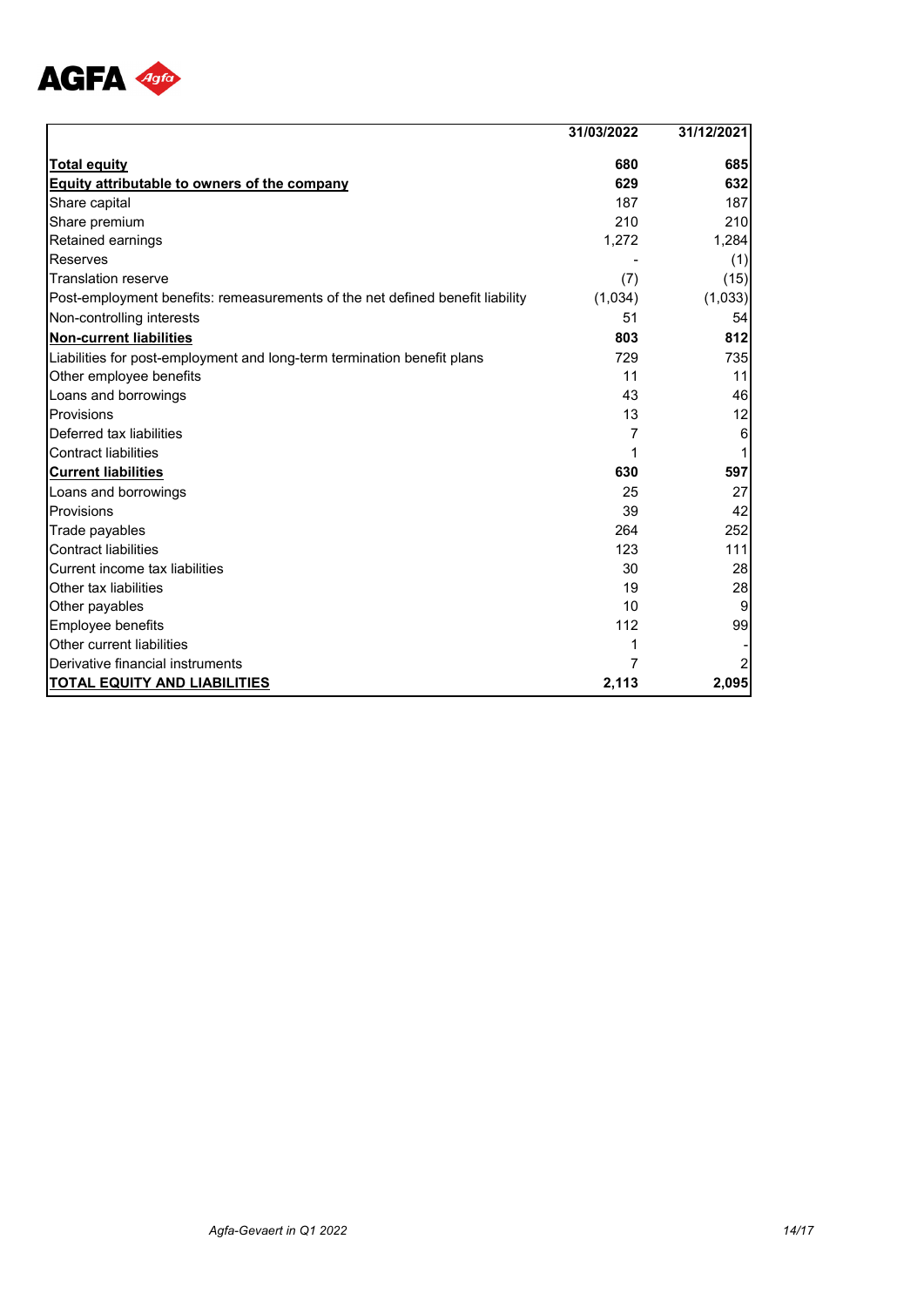

#### **Consolidated Statement of Cash Flows (in million Euro)**

|                                                                                                                                              | Q1 2022 | Q1 2021                 |
|----------------------------------------------------------------------------------------------------------------------------------------------|---------|-------------------------|
| Profit (loss) for the period                                                                                                                 | (7)     | (6)                     |
| Income taxes                                                                                                                                 | 3       | 4                       |
| Share of (profit)/loss of associates, net of tax                                                                                             |         |                         |
| Net finance costs                                                                                                                            | (2)     |                         |
| <b>Operating result</b>                                                                                                                      | (6)     | (1)                     |
| Depreciation & amortization                                                                                                                  | 8       | 9                       |
| Depreciation & amortization on right-of-use assets                                                                                           | 7       | 7                       |
| Impairment losses on goodwill, intangibles and PP&E                                                                                          |         |                         |
| Impairment losses on right-of-use assets                                                                                                     |         |                         |
| Exchange results and changes in fair value of derivates                                                                                      | 4       | 3                       |
| Recycling of hedge reserve                                                                                                                   |         | (1)                     |
| Government grants and subsidies                                                                                                              | (1)     | (2)                     |
| (Gains)/losses on the sale of intangible assets and PP&E and<br>remeasurement of leases<br>Result on the disposal of discontinued operations |         | (7)                     |
| Expenses for defined benefit plans & long-term termination benefits                                                                          | 7       | 7                       |
| Accrued expenses for personnel commitments                                                                                                   | 20      | 21                      |
| Write-downs/reversal of write-downs on inventories                                                                                           | 4       | 4                       |
| Impairments/reversal of impairments on receivables                                                                                           | (1)     | 1                       |
| Additions/reversals of provisions                                                                                                            | 1       | $\overline{\mathbf{c}}$ |
| Operating cash flow before changes in working capital                                                                                        | 44      | 42                      |
| Change in inventories                                                                                                                        | (59)    | (35)                    |
| Change in trade receivables                                                                                                                  | (9)     | 11                      |
| Change in contract assets                                                                                                                    | (3)     | (8)                     |
| Change in trade working capital assets                                                                                                       | (71)    | (32)                    |
| Change in trade payables                                                                                                                     | 3       | 32                      |
| Change in contract liabilities                                                                                                               | 10      | 9                       |
| Changes in trade working capital liabilities                                                                                                 | 13      | 41                      |
| Changes in trade working capital                                                                                                             | (58)    | $\boldsymbol{9}$        |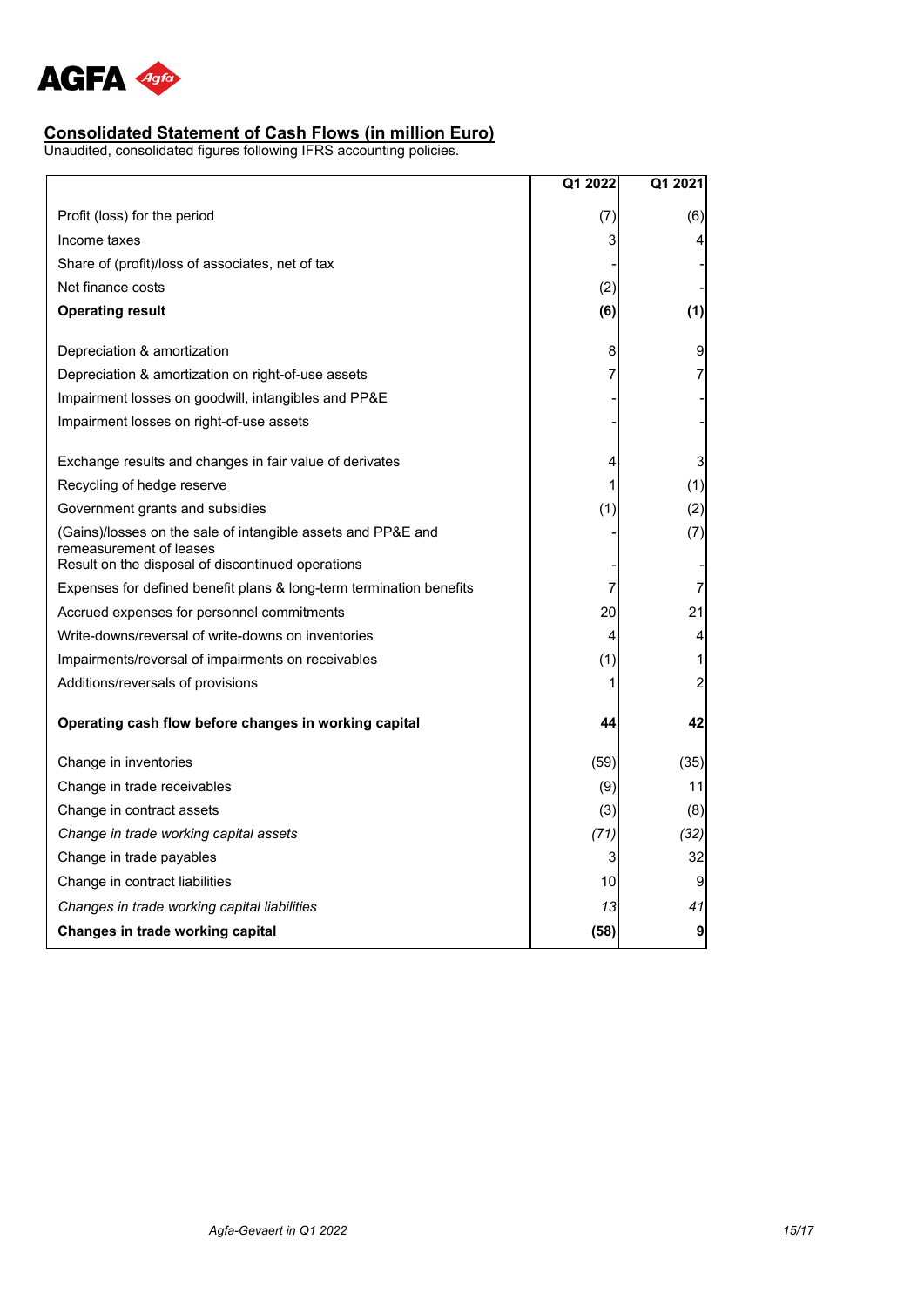

|                                                                  | Q1 2022  | Q1 2021                 |
|------------------------------------------------------------------|----------|-------------------------|
| Cash out for employee benefits                                   | (24)     | (43)                    |
| Cash out for provisions<br>Changes in lease portfolio            | (4)<br>4 | (12)<br>(1)             |
| Changes in other working capital                                 | (8)      | 1                       |
| Cash settled operating derivatives                               | (1)      | 3                       |
| Cash generated from operating activities                         | (46)     | (2)                     |
| Income taxes paid                                                | (2)      | (2)                     |
| Net cash from / (used in) operating activities                   | (48)     | (4)                     |
| Capital expenditure                                              | (7)      | (6)                     |
| Proceeds from sale of intangible assets and PP&E                 |          | 10                      |
| Acquisition of associates and subsidiaries, net of cash acquired |          |                         |
| Repayment of loans granted to 3rd parties                        |          |                         |
| Interests received                                               | 1        | $\mathbf{1}$            |
| Dividends received                                               |          |                         |
| Net cash from / (used in) investing activities                   | (5)      | $\overline{\mathbf{4}}$ |
| Interests paid                                                   | (1)      | (1)                     |
| Dividends paid to non-controlling interests                      |          |                         |
| Interests and dividends paid                                     | (1)      | (1)                     |
| Purchase of treasury shares                                      | (8)      |                         |
| Changes in equity                                                | (8)      |                         |
| Proceeds from borrowings                                         |          |                         |
| Repayment of borrowings                                          | (1)      | (2)                     |
| Payment of finance leases                                        | (7)      | (8)                     |
| Changes in borrowings                                            | (8)      | (10)                    |
| Proceeds / (payment) of derivatives                              | (2)      | 11                      |
| Other financing income / (costs) received/paid                   |          | 3                       |
| Net cash from / used in financing activities                     | (13)     | (7)                     |
| Net increase / (decrease) in cash & cash equivalents             | (66)     | (6)                     |
| Cash & cash equivalents at the start of the period               | 398      | 585                     |
| Net increase / (decrease) in cash & cash equivalents             | (66)     | (6)                     |
| Effect of exchange rate fluctuations on cash held                | (2)      | (1)                     |
| Gains/(losses) on marketable securities                          |          |                         |
| Cash & cash equivalents at the end of the period                 | 330      | 578                     |